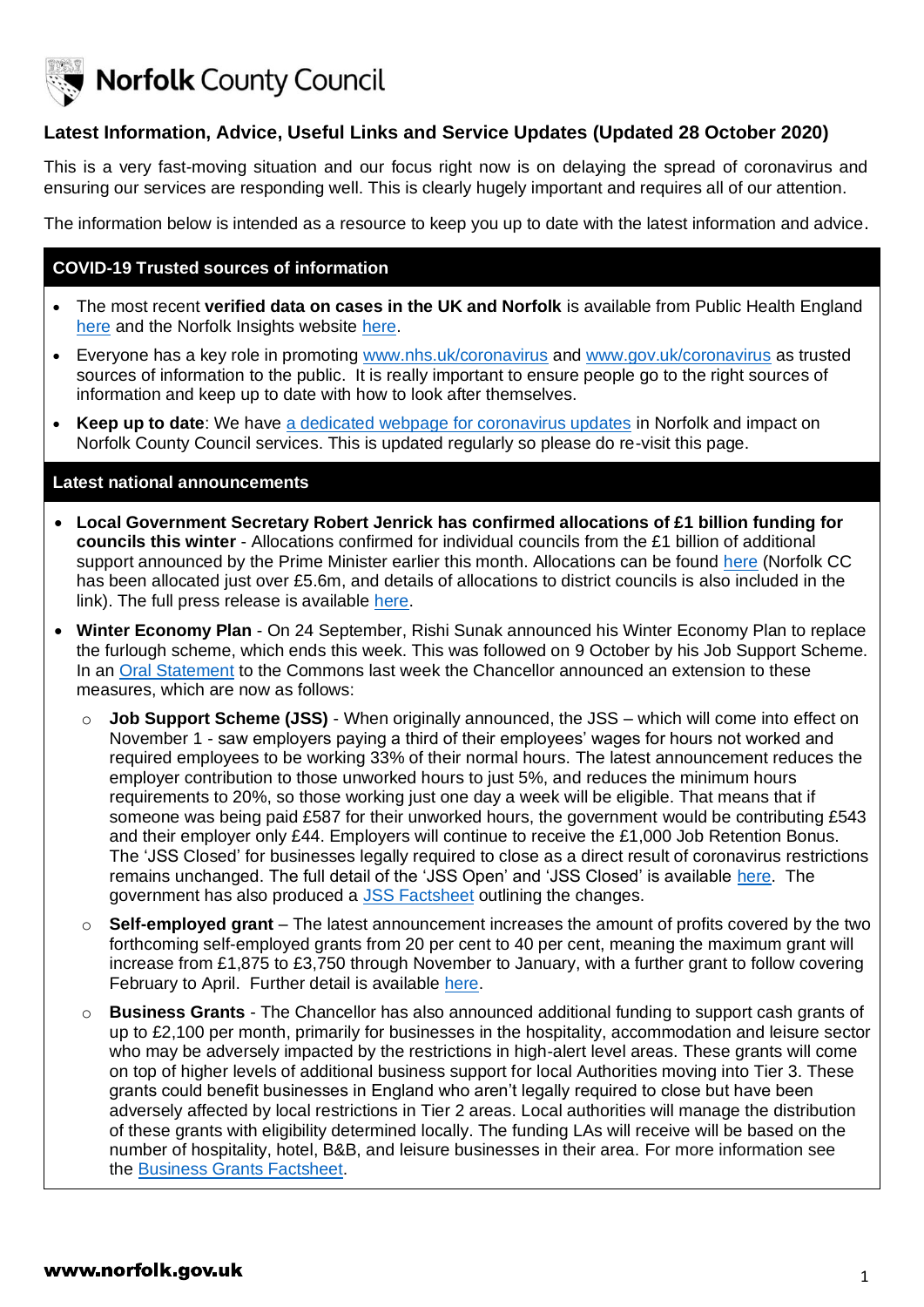The full press release is available [here.](https://www.gov.uk/government/news/plan-for-jobs-chancellor-increases-financial-support-for-businesses-and-workers)

- **Minister for Equalities sets out government action to tackle COVID disparities** Last week, in an [Oral Statement](https://www.gov.uk/government/speeches/oral-statement-quarterly-report-on-progress-to-address-covid-19-health-inequalities) to the Commons the Minister set out government findings on impact of COVID-19 on ethnic minority people, alongside a number of new measures which the government is taking to protect those at risk, gather more data on the impact of the virus and to ensure that everyone can access the latest public health messaging. Amongst the new measures set out is a new 'Community Champions' scheme, worth up to £25m, funded by MHCLG, that will provide funding to enhance existing communication strategies in the most at risk places. The full press release is available [here.](https://www.gov.uk/government/news/minister-for-equalities-sets-out-government-action-to-tackle-covid-disparities)
- **Black and Asian family helpline** Barnado's has established a Black and [Asian family COVID-19](https://helpline.barnardos.org.uk/)  [helpline and webchat facility,](https://helpline.barnardos.org.uk/) encouraging children, young people and families from these communities who have been impacted by COVID-19 to speak about their worries and stresses. It provides therapeutic support, as well as signposting to other organisations who can provide further help.

# **Key messages for the public**

- **National COVID three-level alert system for England –** Norfolk remains in Tier 1 'Medium'.
- **Half-term travel and tourism advice -** As more people travel and socialise over the school holidays, Norfolk CC is urging people to continue to follow the public health advice – keep to the rule of six and keep washing hands, socially distancing and covering faces where needed.
- **Celebrating Halloween differently this year: Keeping COVID-safe -** As we prepare for the spookiest night of the year, Norfolk CC and partner agencies are asking children and families to celebrate Halloween safely. Traditional trick or treating isn't advised this year, due to the increased risk of virus transmission that comes from common touch points (think doorbells / knockers / sweet containers) and increased close contact with crowds of people. There are many alternatives that mean you can still enjoy a memorable evening. To ensure everyone enjoys a COVID-safe Halloween, a social media campaign will give tips and advice on how to play safe. Read the full story [here.](https://www.norfolk.gov.uk/news/2020/10/celebrating-halloween-differently-this-year-keeping-covid-safe)
- **Reminder on when and how to isolate** With rates of coronavirus in the county continuing to increase, it remains crucial that people follow the guidance around when and how to isolate to prevent spreading the virus. People should self-isolate immediately if:
	- o You have any of the main symptoms of coronavirus (a high temperature, a new, continuous cough or a loss or change to your sense of smell or taste)
	- o You've tested positive for coronavirus
	- o You live with someone who has symptoms or tested positive
	- $\circ$  Someone in your support bubble has symptoms or has tested positive for the virus
	- $\circ$  You're told to self-isolate by NHS Test and Trace, the app, or local test and trace teams
	- $\circ$  You arrive in the UK from a country on the government's quarantine list

People who are isolating must stay at home and not have any visitors to their home or garden for the duration of the isolation period (unless for essential care).

# **Public health**

- **Leader's appeal for continued COVID vigilance -** Norfolk "cannot afford to be complacent" about coronavirus, despite its "remarkable response" so far, the county council's leader has warned. Councillor Andrew Proctor spoke out in a report on Norfolk CC's work with partners to tackle the next phase of the pandemic and support the economy. Read the Leader's full statement [here.](https://www.norfolk.gov.uk/news/2020/10/leaders-appeal-for-continued-covid-vigilance)
- **Update re outbreak at Cranswick Foods, Watton -** Norfolk CC is working with Public Health England and Cranswick Foods to tackle a COVID-19 outbreak at the company's Watton site. Norfolk's director of public health, Dr Louise Smith, said:

"Testing of staff at Cranswick Foods has revealed a significant outbreak. At this stage we have identified about 140 positive cases out of around 300 tested so far. The analysis of swabs continues and the remaining staff on site are being tested today and tomorrow.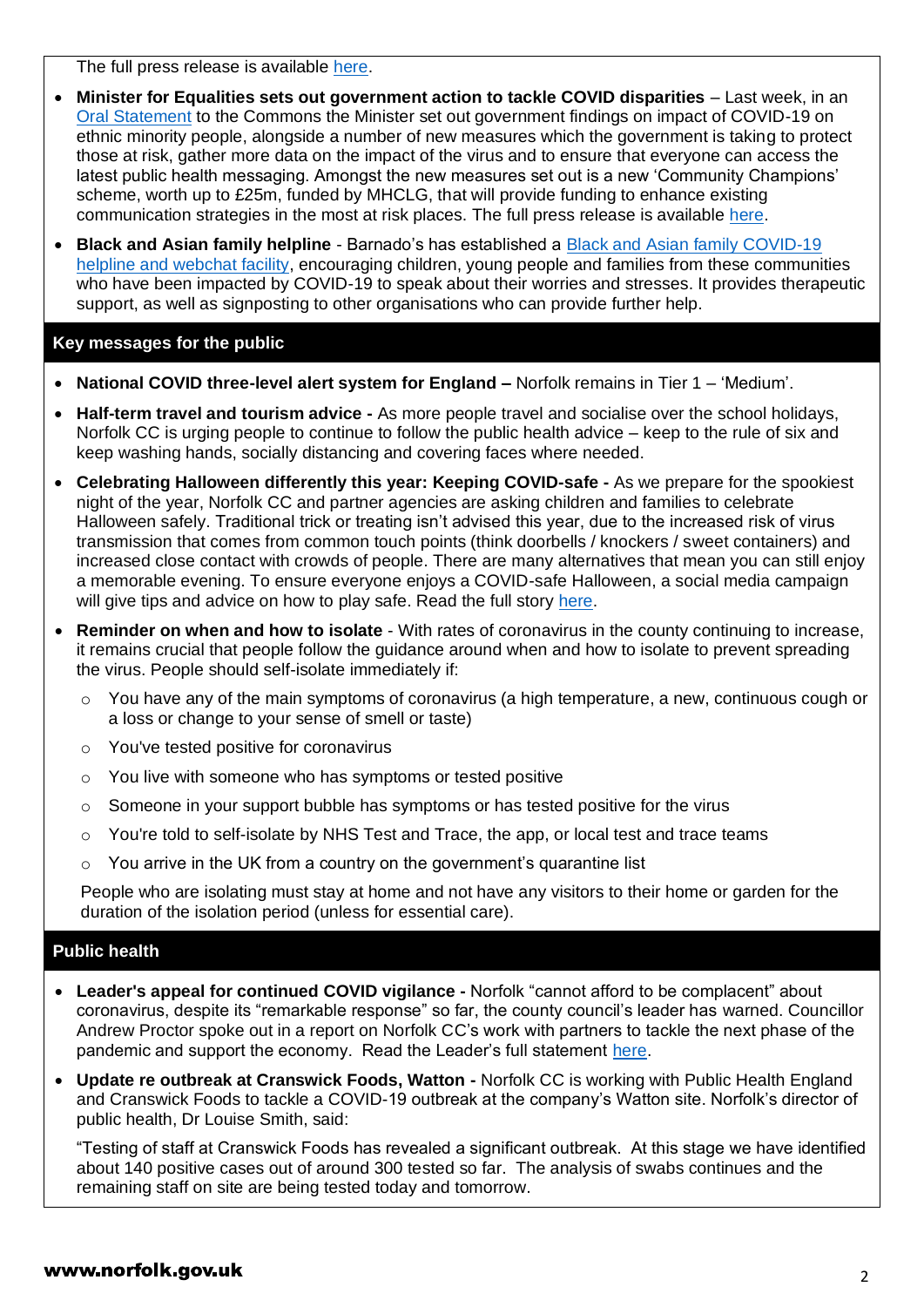"Due to the high proportion of positive case results received so far, we are liaising with the Joint Biosecurity Centre and have stepped up contact tracing and leafletting in the Watton area, urging people with symptoms to access testing.

"We will continue to keep you updated as and when we receive more information."

- **Appeal for young COVID Champions to help share and shape public health messages -** Norfolk CC and Mancroft Advice Project are urging young people to come forward to be COVID Champions to help share and shape public health messages during the pandemic. The council wants to create a network of champions that can help shape young people-facing campaigns and promote messages via their schools and social networks. The council is already working closely with schools to provide advice and support and has a range of COVID-19 materials aimed at children and young people. MAP will be working with the COVID Champions to provide advice and support. Young people who are interested can email [marketing@norfolk.gov.uk.](mailto:marketing@norfolk.gov.uk)
- **New local testing site for Great Yarmouth -** A new local testing site is currently being built in Great Yarmouth to help create more testing capacity in the borough. The site at Nelson Road car park is now operational. Norfolk's Health Protection Board applied to the Department for Health and Social Care to create the additional capacity in the county. People are encouraged to book a test for the new centre online at [www.gov.uk/get-coronavirus-test](https://www.gov.uk/get-coronavirus-test) or by calling 119. The tests are a walk-through service only and are in addition to permanent and mobile testing sites that are already in operation. Home testing kits remain the most convenient way to access a test and mean that people do not need to travel for a test. This can be booked via the same route as test centres.
- **Project ADDER** Project ADDER is a cross-government pathfinder project, involving the Home Office, Department of Health & Social Care and Public Health England to tackle the harms associated with drug misuse and will build the evidence base for this type of coordinated integrated approach via the national evaluation that will be running alongside each area. is an intensive whole system approach to tackle drug misuse in the Greater Norwich area, with the clear aim to:
	- o reduce drug-related deaths
	- o Coordinated law enforcement to reduce offending
	- o Disrupt and reduce drug supply and the prevalence of drug use
	- o Increase access to an enhanced treatment and recovery provision

The project is co-ordinated by a partnership led by Norfolk CC Public Health and the Constabulary. It will run until March 2023, with the opportunity to bring up to £5m additional investment into the Greater Norwich area to fund interventions and improve ways of working including:

- $\circ$  Invest in a new Assertive Drug Criminal Justice Team, bringing Change, Grow Live, The Matthew Project and Norfolk Youth Offending Team together to deliver a dynamic assertive outreach model.
- o To provide in-reach into Wymondham Police Investigation Centre (PIC) and HMP Norwich to improve engagement and continuity of care of offenders into treatment and to benefit from all reachable and teachable moments.
- To promote the increase use of Drug Testing on Arrest, Out of Court Disposals and alternatives to custody orders, the increase the number of Mental Health Treatment Requirements, Drug Rehabilitation Requirements and Alcohol Treatment Requirements.

Greater Norwich is one of four pilot areas in England, the others are Middlesbrough, Hastings and Blackpool.

For further information please contact Sally Hughes, Public Health Commissioning Manager:

E: [sally.hughes@norfolk.gov.uk](mailto:sally.hughes@norfolk.gov.uk) | W: 01603 638361 | M:07450 662539

### **Social care**

• **Children's Social Care -** To date, and since schools have returned, referrals to Children's Social Care have remained approximately in line with those experienced in the same period last year. As such, and to date, there is no evidence of the predicted surge requiring re-deployment of staff from other areas to support frontline teams. However, this is being reviewed on a daily and weekly basis. School attendance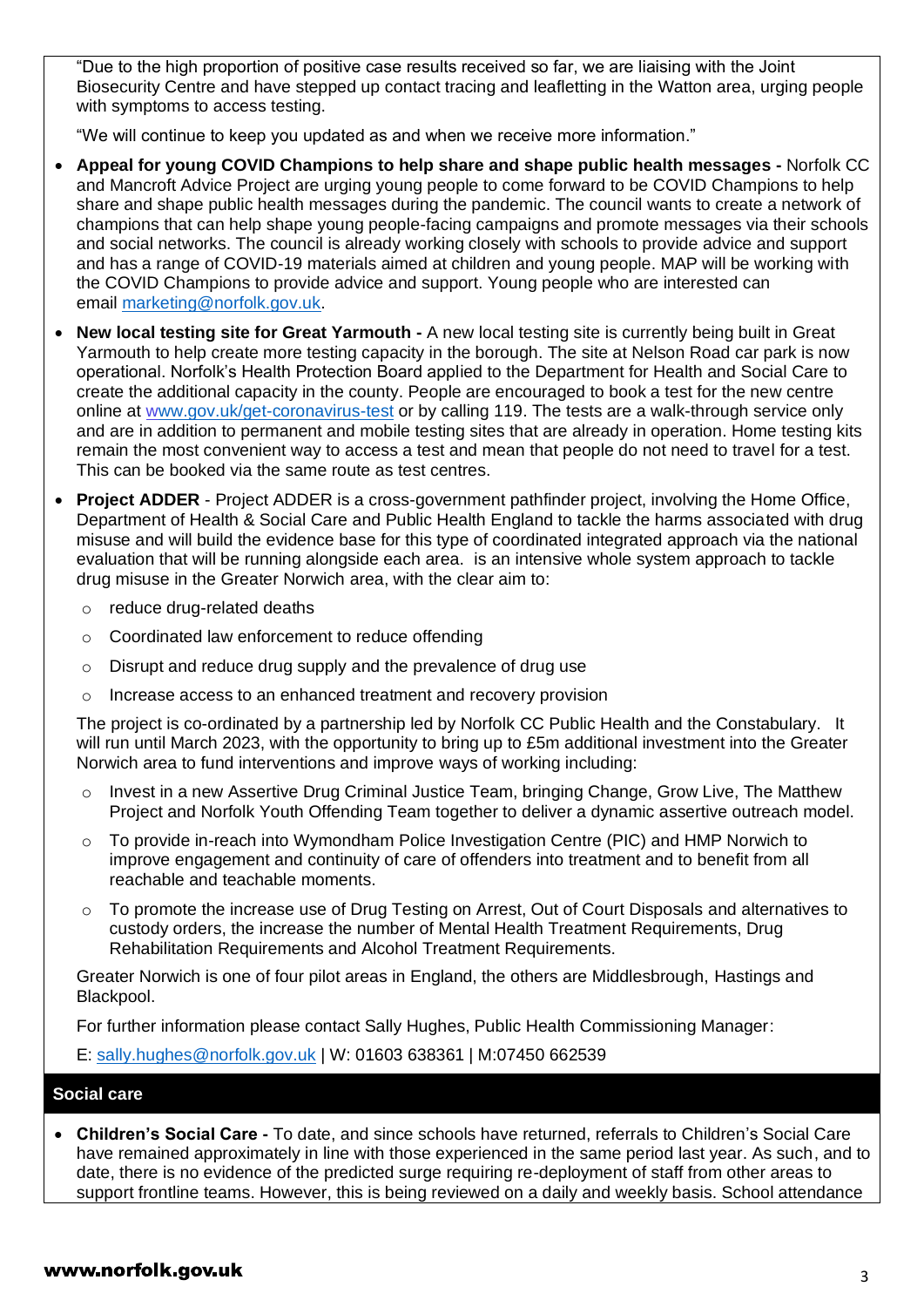overall for children with a social worker is high and in keeping with national averages. Even with the rise in COVID-19 cases and additional national restrictions, the service does not currently plan to reduce any safeguarding or support services to families, but with appropriate risk assessments and health protections in place for staff. Children's Social Care will continue to follow central government guidance and directives accordingly.

- **COVID-19 Adult Safeguarding Insight Project** The project was established to create a national picture regarding safeguarding adults' activity during the COVID-19 pandemic. The report has been developed from voluntary contributions from 92 single tiered or county councils who shared their quantitative data. Of these, 45 local authorities also provided qualitative information, which informed the narrative about safeguarding activity and more in-depth insights into either trends that were emerging or disparities that were developing. Norfolk CC submitted data to contribute to the report and the final version will be published on the LGA website soon.
- **The guidance for visiting care homes has been updated –** The updated guidance for regions in a Medium alert/Tier 1 can be found [here.](https://www.gov.uk/government/publications/visiting-care-homes-during-coronavirus/update-on-policies-for-visiting-arrangements-in-care-homes) Our Director of Public Health has written to care providers in Norfolk regarding the local arrangements and our Commissioning team are in regular dialogue with providers to support their understanding of this guidance.
- **Young carers in Norfolk have been significantly impacted by the Covid-19 pandemic; taking on increased responsibilities, and with traditional access to support being restricted -** Colleagues from Norfolk CC, Health and the Voluntary Sector have worked together to produce an Emergency Planning template which professionals, young people and families can use to help young carers plan ahead by identifying potential emergency scenarios, and thinking about what they would do in those circumstances and if necessary, who to ask for help. We have added these to our Adults' Social Workers and Occupational Therapists toolkit to that they can support young people in families they are supporting to use the new resources.
- **The Infection Control Fund Round 2 has begun**  We have contacted around 500 care providers in Norfolk to ask for their grant agreement forms, so that we can enable payments to be made to them from the funding. 80% of the funding - £10,443.603 – will be allocated and paid in two instalments (October and December):
	- $\circ$  £6381, 721 Care homes (on a per bed basis)
	- $\circ$  £1,973,161 Community care settings (on a per service user basis)

For the remaining 20% of funding we are engaging with NORCA as the provider representative for their views on allocation.

### **Education, schools and settings**

- **Back to School -** Again, this week, as of 21 October 2020, 100% of schools are open, however, attendance rates have decreased slightly, 90%, as schools have closed for the end of half term from Wednesday this week. There are 78 education settings where a positive case has been reported and this is made up of 61 situations, 7 outbreaks and 9 clusters. We are currently working together with headteachers to put together a comms campaign which will be aimed at young people at high school age, to highlight the implications of not adhering to social distancing rules.
- **Post 16's -** A meeting with Norfolk Post 16 Not in Education, Employment or Training (NEET) Reengagement providers has confirmed that the provision is already at capacity giving rise to concerns that we will struggle to accommodate new and existing NEET young people. Current NEET is at 2.9% (492) and we expect this to rise as we continue to identify the education, employment and training status of the remaining 2,375 young people whose destination is still unknown. A meeting with the Education & Skills Funding Agency is scheduled for 23/10/20 to discuss gaps in Norfolk NEET provision.
- **Early Years -** The number of settings and children attending have all increased again this week. The number of settings now open is 652 and number of children attending has risen by nearly 500 taking this to 13,712. Of those 3,630 are children of critical workers, 503 are vulnerable. Of those 209 have a social worker and 95 have an Education, Health and Care Plan (EHCP). This week again there are no sufficiency issues.